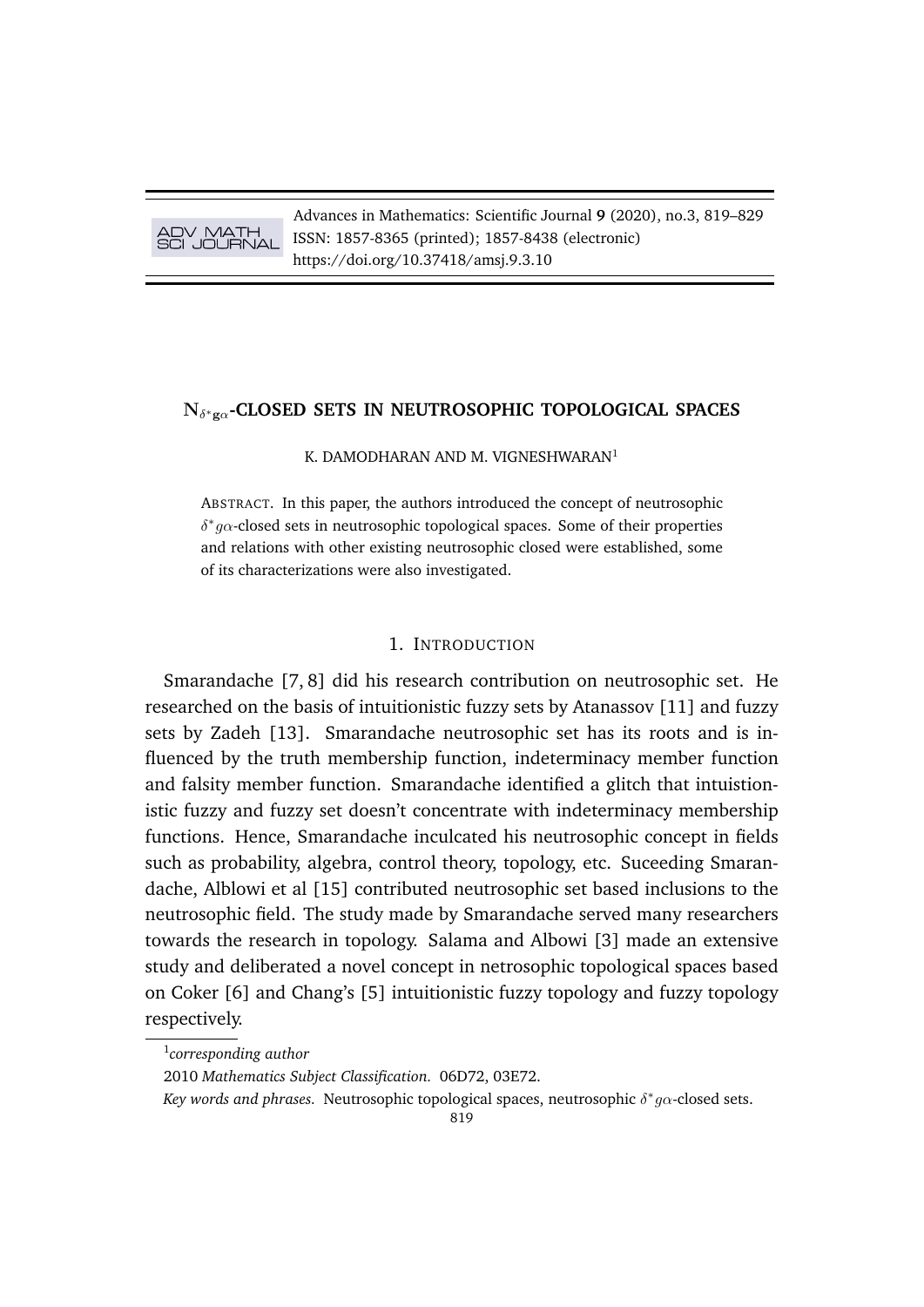#### 820 K. DAMODHARAN AND M. VIGNESHWARAN

In the field of neutrosophic topological spaces, the research work of Salama et al., [1, 2, 4] paved towards a generalized fusion of neutrosophic sets, neutrosophic crisp sets and neutrosophic closed sets. the concept of closed sets in neutrosophic topology is well formulated and explained by several contributors in the field of research and named as neutrosophic  $\alpha$ -closed sets [8], neutrosophic  $\alpha q$ -closed sets [6] and generalized neutrosophic closed sets [14]. Recently Damodharan and Vigneshwaran [12] introduced the concept of neutrosophic  $δ$ -closure and  $δ$ -interior in neutrosophic topological spaces.

In this article, the concept of neutrosophic  $\delta^* g \alpha$ -interior, neutrosophic  $\delta^* g \alpha$ closure are introduced, using that notion neutrosophic  $\delta^* g \alpha$ -closed sets in neutrosophic topological spaces are introduced and relation with other existing neutrosophic closed sets were studied and investigated some special properties.

## 2. PRELIMINARIES

In this section, we recollect some relevant basic preliminaries about neutrosophic sets and its operations.

**Definition 2.1.** *[3] Let X be a non empty fixed set. A neutrosophic set P is an object having the form*  $P = \{x, \mu_m (P(x)), \sigma_i (P(x)), \nu_{nm} (P(x))\}\forall x \in X\}$ , where  $\mu_m(P(x))$  *represents the degree of membership,*  $\sigma_i(P(x))$  *represents the degree of indeterminacy and*  $\nu_{nm}$  ( $P(x)$ ) *represents the degree of nonmembership functions of each element*  $x \in X$  *to the set P.* 

**Remark 2.1.** *[3] A neutrosophic set*

$$
P = \{ \langle x, \mu_m(P(x)), \sigma_i(P(x)), \nu_{nm}(P(x)) \rangle \, \forall x \in X \}
$$

 $\zeta$ can be identified to an ordered triple  $\langle \mu_m\left(P\left(x\right)\right), \sigma_i\left(P\left(x\right)\right), \nu_{nm}\left(P\left(x\right)\right)\rangle$  in  $]^{-0},1^+[\sigma]$ *on X.*

**Definition 2.2.** *[3] In neutrosophic topological spaces*

 $∀x ∈ X$ , 0<sub>N</sub> may be defined as  $∀x ∈ X$ , 1<sub>N</sub> may be defined as  $0_N = \langle x, 0, 0, 1 \rangle$   $1_N = \langle x, 1, 0, 0 \rangle$  $0_N = \langle x, 0, 1, 1 \rangle$   $1_N = \langle x, 1, 0, 1 \rangle$  $0_N = \langle x, 0, 1, 0 \rangle$   $1_N = \langle x, 1, 1, 0 \rangle$  $0_N = \langle x, 0, 0, 0 \rangle$   $1_N = \langle x, 1, 1, 1 \rangle$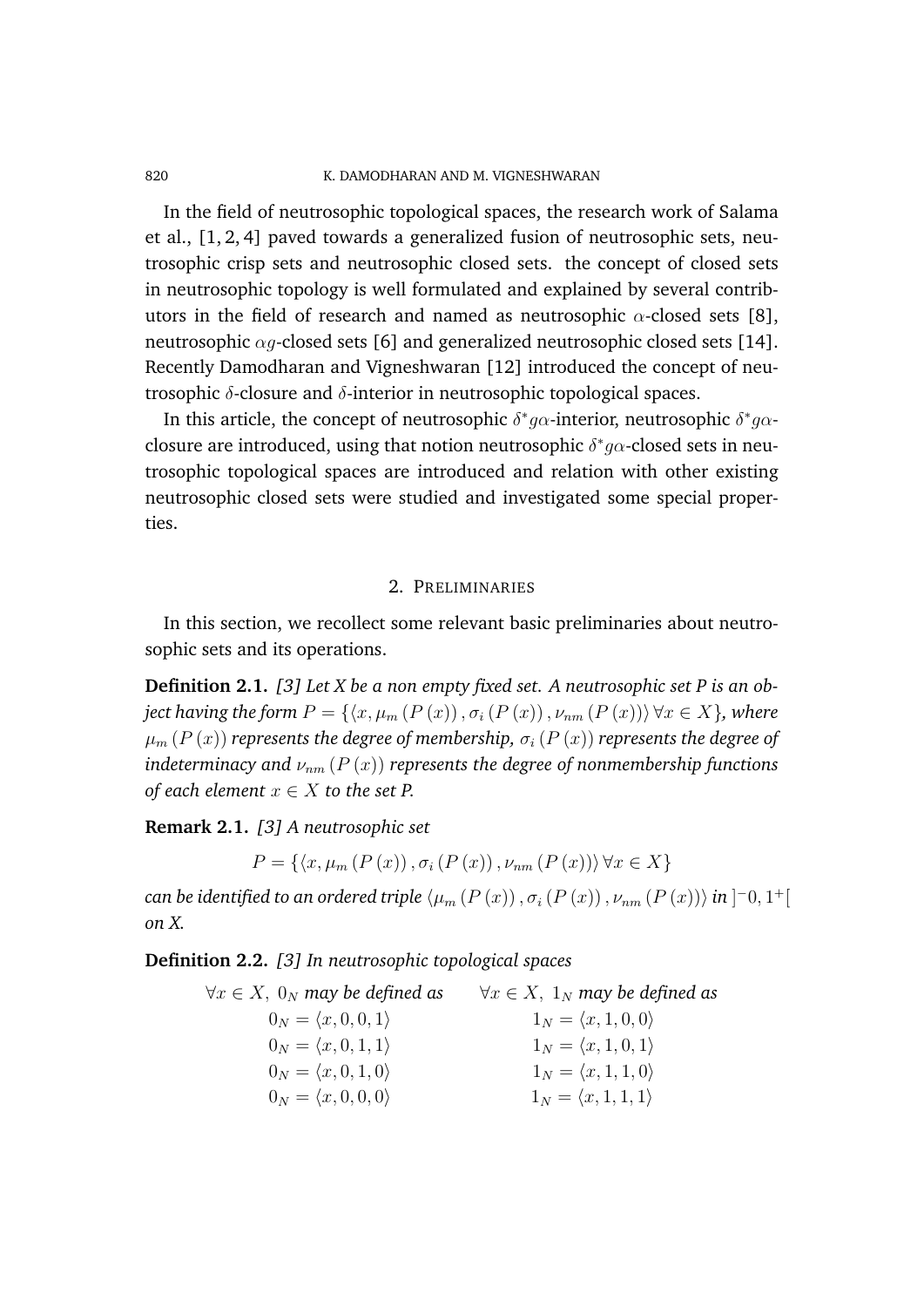**Definition 2.3.** *[3] Let P be two neutrosophic sets of the form:*  $P = \{\langle x, \mu_m (P(x)), \sigma_i (P(x)), \nu_{nm} (P(x))\rangle \forall x \in X\}$ , Then the compliment of P [P c ] *may be defined as:*

$$
P^{c} = \{ \langle x, 1 - \mu_{m} (P(x)), 1 - \sigma_{i} (P(x)), 1 - \nu_{nm} (P(x)) \rangle \, \forall x \in X \}.
$$

**Definition 2.4.** *[3] Let P and Q be two neutrosophic sets of the form,*  $P = \{ \langle x, \mu_m (P(x)), \sigma_i (P(x)), \nu_{nm} (P(x)) \rangle \, \forall x \in X \}$  and  $Q = \{\langle x, \mu_m(Q(x)), \sigma_i(Q(x)), \nu_{nm}(Q(x))\rangle \,\forall x \in X\}.$  Then, (i) *Subsets* (P ⊆ Q) *may be defined as*  $P \subseteq Q$  *if and only if*  $\mu_m(P(x)) \leq \mu_m(Q(x))$ ,  $\sigma_i(P(x)) \geq \sigma_i(Q(x))$ ,  $\nu_{nm}$   $(P(x)) \geq \nu_{nm}$   $(Q(x))$ (ii) *Subsets*  $P = Q$  *if and only if*  $P \subseteq Q$  *and*  $Q \subseteq P$ *.* (iii) *Union of subsets* P ∪ Q *may be defined as*

$$
P \cup Q = \{x, max \left[ \mu_m \left( P \left( x \right), \mu_m \left( Q \left( x \right) \right) \right) \right], max \left[ \sigma_i \left( P \left( x \right) \right), \sigma_i \left( Q \left( x \right) \right) \right],
$$
  

$$
min \left[ \nu_{nm} \left( P \left( x \right) \right), \nu_{nm} \left( Q \left( x \right) \right) \right] \forall x \in X \}.
$$

(iv) *Intersection of subsets* P ∩ Q *may be defined as*  $P \cap Q = \{x, min \left[ \mu_m (P(x), \mu_m (Q(x)) ) \right], min \left[ \sigma_i (P(x)), \sigma_i (Q(x)) \right],$  $max \left[ \nu_{nm} (P(x)), \nu_{nm} (Q(x)) \right] \forall x \in X$ .

**Definition 2.5.** [3] A neutrosophic topolgy on a non empty set X is a family  $\tau$  of *neutrosophic subsets in X satisfying the following axioms:*

- (i)  $0_N, 1_N \in \tau$ ,
- (ii)  $G_1 \cap G_2 \in \tau$  for any  $G_1, G_2 \in \tau$ ,

(iii) 
$$
\cup G_i \in \tau \forall \{G_i : i \in J\} \subseteq \tau.
$$

*Then the pair*  $(X, \tau)$  *or simply X is called a neutroscopic topological space.* 

**Definition 2.6.** *[3] Let P be a neutrosophic set in a neutrosophic topological space*  $(X, \tau)$ *. Then* 

- (i)  $Nint(P) = \bigcup \{Q/Q \text{ is a neutrosophic open set in  $(X, \tau)$  and  $Q \subseteq P\}$  is$ *called the neutrosophic interior of P;*
- (ii)  $Ncl(P) = \bigcap \{Q/Q \text{ is a neutrosophic closed set in  $(X, \tau)$  and  $Q \supseteq P\}$  is$ *called the neutrosophic closure of P .*

**Definition 2.7.** [9] A subset A of  $(X, \tau)$  is said to be

- (i) *neutrosophic semi-open set if*  $P \subseteq Ncl(Nint(P))$ .
- (ii) *neutrosophic pre-open set if*  $P \subseteq Nint(Ncl(P))$ *.*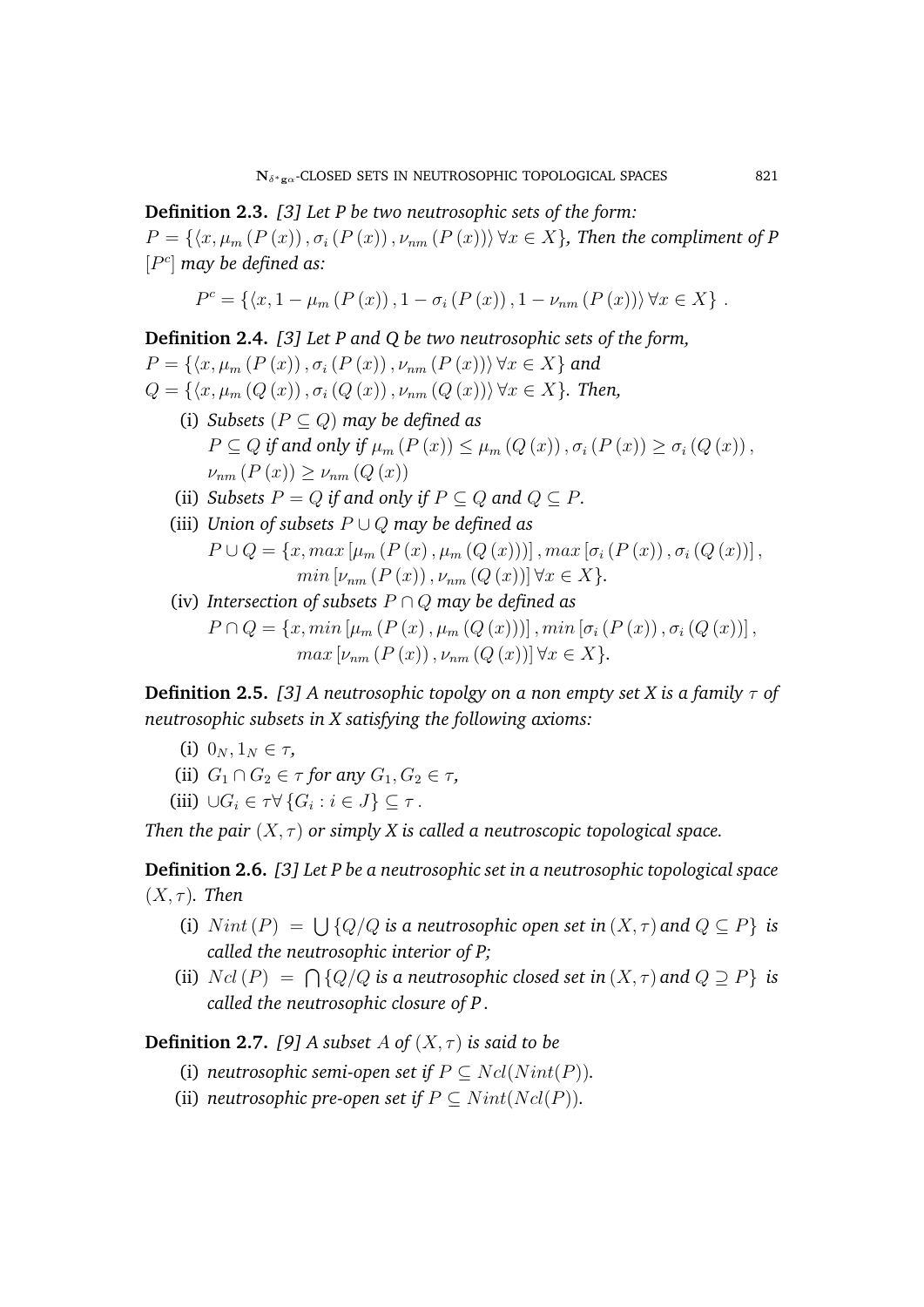822 K. DAMODHARAN AND M. VIGNESHWARAN

- (iii) *neutrosophic semi-preopenset if*  $P \subseteq Ncl(Nint(Ncl(P))).$
- (iv) *neutrosophic*  $\alpha$ -open set if  $P \subseteq Nint(Ncl(Nint(P))).$
- (v) *neutrosophic regular open set if*  $P = Nint(Ncl(P))$ .

*The complement of a neutrosophic semi-open (resp. neutrosophic pre-open, neutrosophic* α*-open, neutrosophic regular open)set is called neutrosophic semi-closed (resp. neutrosophic pre-closed, neutrosophic* α*-closed, neutrosophic regular closed).*

**Definition 2.8.** *[10] Let*  $\alpha, \beta, \lambda \in [0, 1]$  *and*  $\alpha + \beta + \lambda \leq 3$ *. A neutrosophic point* x(α,β,λ)*of X is a neutrosophic point of X which is defined by*

$$
x_{(\alpha,\beta,\lambda)}(y) = \begin{cases} (\alpha,\beta,\lambda), & \text{if } y = x \\ (0,0,1), & \text{if } y \neq x. \end{cases}
$$

.

*In this case,* x *is called the support of*  $x_{(\alpha,\beta,\lambda)}$  *and*  $\alpha, \beta$  *and*  $\lambda$ *, respectively. A neutrosophic point* x(α,β,λ) *is said to belong to a neutrosophic set*

$$
P = \langle \mu_m(P(x)), \sigma_i(P(x)), \nu_{nm}(P(x)) \rangle \text{ in } X,
$$

*denoted by*  $x_{(\alpha,\beta,\lambda)} \in P$  *if*  $\alpha \leq \mu_m(P(x))$ ,  $\beta \geq \sigma_i(P(x))$  *and*  $\lambda \geq \nu_{nm}(P(x))$ . *Clearly a neutrosophic point can be represented by an ordered triple of neutro* $sophic$  point as follows  $:x_{(\alpha,\beta,\lambda)}=(x_\alpha,x_\beta,C\left(x_{C(\lambda)}\right)).$ 

**Definition 2.9.** [12] Let  $(X, \tau)$  be a neutrosophic topological space. A neutro*sophic point* x(α,β,λ) *is said to be quasi-coincident, with the neutrosophic set*  $P = \langle \mu_m (P(x)), \sigma_i (P(x)), \nu_{nm} (P(x)) \rangle$ *, denoted by*  $x_{(\alpha,\beta,\lambda)} qP$ *, if it satisfies*  $\alpha > \sigma_i(P(x))$  and  $\nu_{nm}(P(x))$  or  $\beta, \lambda < \mu_m(P(x))$ .

**Definition 2.10.** *[12] Let*  $(X, \tau)$  *be a neutrosophic topological space were*  $P = \{ \langle x, \mu_m (P(x)), \sigma_i (P(x)), \nu_{nm} (P(x)) \rangle \, \forall x \in X \}$  and  $Q = \{ \langle x, \mu_m(Q(x)), \sigma_i(Q(x)), \nu_{nm}(Q(x)) \rangle \, \forall x \in X \}$ 

*be two neutrosophic sets in X. then P and Q are said to be quasi-coincident, denoted by PqQ, if there exists an element*  $x \in X$  *such that if it satisfies:*  $\mu_m(P(x))$  >  $\sigma_i(Q(x))$ ,  $\nu_{nm}(Q(x))$  or  $\sigma_i(P(x))$ ,  $\nu_{nm}(P(x)) < \mu_m(Q(x))$ 

*The word 'not quasi-coincident' will be abbreviated as*  $\tilde{q}$ *.* 

**Definition 2.11.** [12] Let  $(X, \tau)$  be a neutrosophic topological space. A neutro*sophic point* x(α,β,λ) *is said to be a neutroscopic* δ*-cluster point of a neutrosophic set P if* AqP *for each neutrosophic regular open q-neighborhood A of* x(α,β,λ) *. The set of all neutroscopic δ-cluster points of P is called the neutrosophic N<sub>δ</sub>-closure*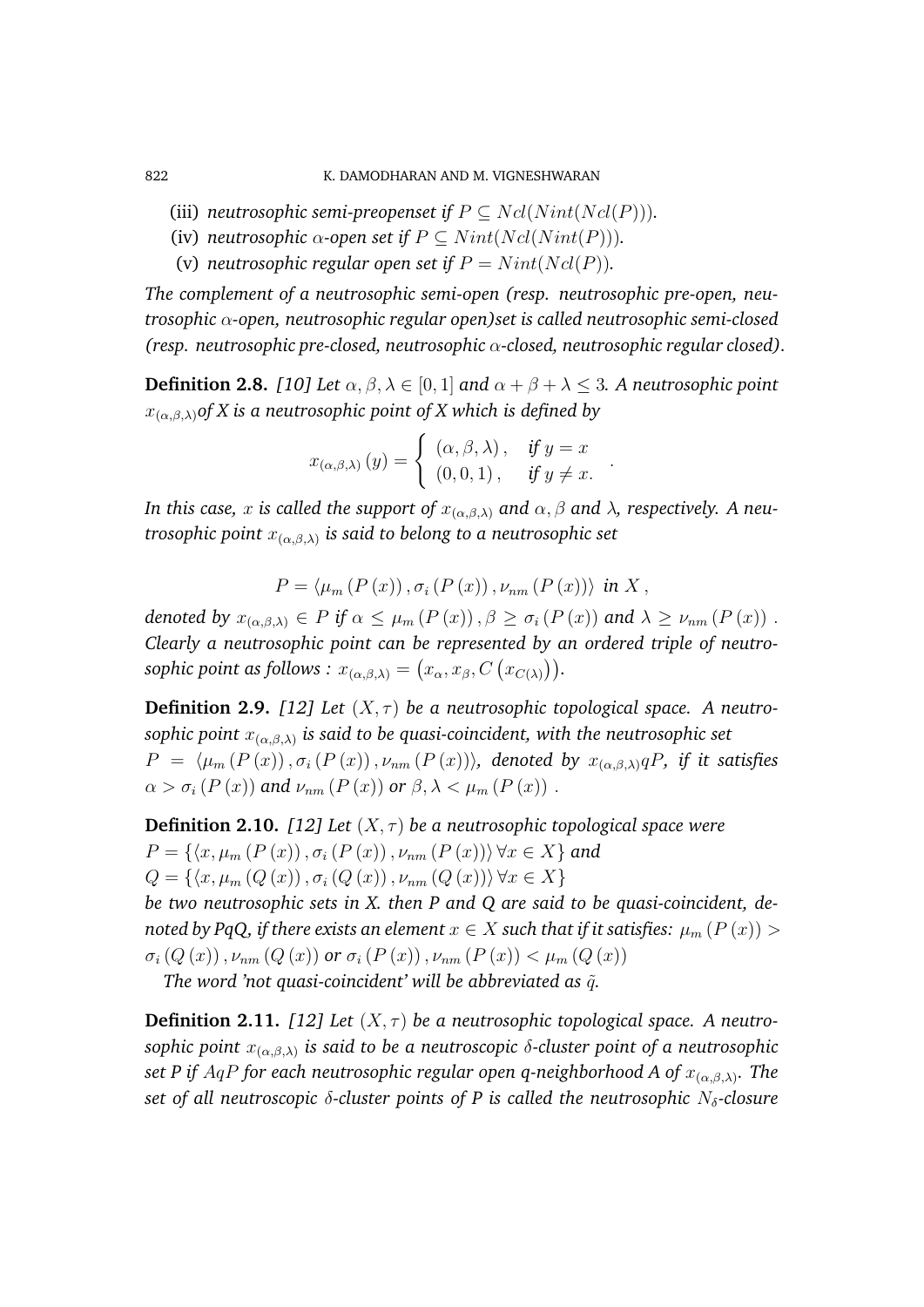*of P and denoted by*  $Ncl_{\delta}(P)$ . A neutrosophic set P is said to be a neutrosophic δ-closed set if  $P = Ncl_{\delta}(P)$ . The complement of a neutrosophic N<sub>δ</sub>-closed set is *said to be a neutrosophic* N<sub>δ</sub>-open set.

**Example 1.** Let  $X = \{p, q\}$  and the neutrosophic sets A and B are defined as  $A = \{\langle x, \begin{pmatrix} p \\ p \end{pmatrix}\rangle\}$  $\frac{p}{0.5}, \frac{q}{0.}$  $\left(\frac{q}{0.3}\right)$ ,  $\left(\frac{p}{0.5}\right)$  $\frac{p}{0.6}, \frac{q}{0.}$  $\frac{q}{0.5}$ ),  $\left(\frac{p}{0.5}\right)$  $\frac{p}{0.7}, \frac{q}{0.}$  $\left\{\frac{q}{0.5}\right\}$ ,  $\forall x \in X$ ;  $B = \{ \langle x, \langle x \rangle \}$  $\frac{p}{0.2}, \frac{q}{0.}$  $\frac{q}{0.6}$ ,  $\left(\frac{p}{0.} \right)$  $\frac{p}{0.4}, \frac{q}{0.}$  $\frac{q}{0.6}$ ,  $\left(\frac{p}{0.} \right)$  $\frac{p}{0.4}, \frac{q}{0.}$  $\left\{\frac{q}{0.6}\right\}\right\}, \forall x \in X$ ;  $A \cup B = \left\{ \langle x, \left( \frac{p}{0} \right) \right\}$  $\frac{p}{0.5}, \frac{q}{0.}$  $\frac{q}{0.6}$ ),  $\left(\frac{p}{0.5}\right)$  $\frac{p}{0.4}, \frac{q}{0.}$  $\frac{q}{0.5}$ ),  $\left(\frac{p}{0.5}\right)$  $\frac{p}{0.4}, \frac{q}{0.}$  $\left\langle \frac{q}{0.5}\right\rangle$ ,  $\forall x \in X$  ;  $A \cap B = \left\{ \langle x, \left( \frac{p}{\alpha} \right) \right\}$  $\frac{p}{0.2}, \frac{q}{0.}$  $\frac{q}{0.3}$ ),  $\left(\frac{p}{0.} \right)$  $\frac{p}{0.6}, \frac{q}{0.}$  $\frac{q}{0.6}$ ),  $\left(\frac{p}{0.5}\right)$  $\frac{p}{0.7}, \frac{q}{0.}$  $\left\{\frac{q}{0.6}\right\}\right\}, \forall x \in X$ . *represents a neutrosophic open sets of neutrosophic topological space*  $(X, \tau)$  *with neutrosophic topology*  $\tau = \{0_N, A, B, A \cup B, A \cap B\}$ *. Hence*  $C_1 = \left\{ \left\langle x, \left( \frac{p}{0} \right) \right\rangle$  $\frac{p}{0.5}, \frac{q}{0.}$  $\frac{q}{0.5}$ ),  $\left(\frac{p}{0.5}\right)$  $\frac{p}{0.5}, \frac{q}{0.}$  $\frac{q}{0.4}$ ,  $\left(\frac{p}{0.4}\right)$  $\frac{p}{0.5}, \frac{q}{0.}$  $\left\{ \frac{q}{0.4} \right\} \right\}$  ,  $\forall x \in X \big\}$  is  $N_{^{\ast}g\alpha}$ -open set,  $C_2^c = \left\{ \left\langle x, \left( \frac{p}{0.5} \right) \right\rangle$  $\frac{p}{0.3}, \frac{q}{0.}$  $\left(\frac{q}{0.2}\right)$ ,  $\left(\frac{p}{0.} \right)$  $\frac{p}{0.7}, \frac{q}{0.}$  $\left(\frac{q}{0.8}\right)$  ,  $\left(\frac{p}{0.5}\right)$  $\frac{p}{0.8}, \frac{q}{0.}$  $\left\{ \frac{q}{0.7} \right\} \right\}, \forall x \in X \big\}$  is  $N_{\delta^* g \alpha}$ -closed set of a neutro- $\mathit{sophic}$  topological  $\mathit{space}(X,\tau)$ . Since  $Ncl_\delta\left(C_2^c\right)=\left(A\cap B\right)^c$  which is contained in  $C_1$ . That is  $Ncl_{\delta}(C_2^c) \subseteq C_1$ . Also,  $C_2^c \subseteq C_1$ .

## 3.  $N_{\delta^* g \alpha}$ -closed sets in Neutrosophic Topological Spaces

**Definition 3.1.** *A subset P of*  $(X, \tau)$  *is called* 

- (i) *a neutrosophic generalized closed (briefly*  $N_q$ -closed) set if  $Ncl(P) \subseteq U$  when*ever P*⊆*U* and *U* is *Nopen set in*  $(X, \tau)$ *.*
- (ii) *a neutrosophic generalized semi-closed (briefly*  $N_{gs}$ *-closed) set if Nscl(P)* $\subseteq U$ *whenever P⊂U and U is Nopen set in*  $(X, \tau)$ *.*
- (iii) *a neutrosophic*  $\alpha$ -generalized closed (briefly  $N_{\alpha q}$ -closed) set if  $N \alpha c l(P) \subseteq U$ *whenever P⊂U and U is Nopen set in*  $(X, \tau)$ *.*
- (iv) *a neutrosophic generalized preclosed (briefly*  $N_{ap}$ -closed) set if  $Npcl(P) \subseteq U$ *whenever P⊂U and U is Nopen set in*  $(X, \tau)$ *.*
- (v) *a neutrosophic generalized semi-preclosed (briefly* Ngsp*-closed) set if*  $Nspcl(P) \subseteq U$  whenever  $P \subseteq U$  and U is Nopen set in  $(X, \tau)$ .
- (vi) *a neutrosophic \*generalized*  $\alpha$ -closed (briefly  $N_{*q\alpha}$ -closed) set if  $Ncl(P) \subseteq U$ *whenever P*⊆*U* and *U* is *Ng* $\alpha$ -open set in  $(X, \tau)$ .

*The complement of a*  $N_a$ -closed (resp.  $N_{as}$ -closed,  $N_{aa}$ -closed,  $N_{ap}$ -closed,  $N_{asp}$ *closed and*  $N_{*g\alpha}$ -closed) set is called  $N_g$ -open (resp.  $N_{gs}$ -open,  $N_{\alpha g}$ -open,  $N_{gp}$ *open,* N<sub>asp</sub>-open and N<sub>\*aα</sub>-open).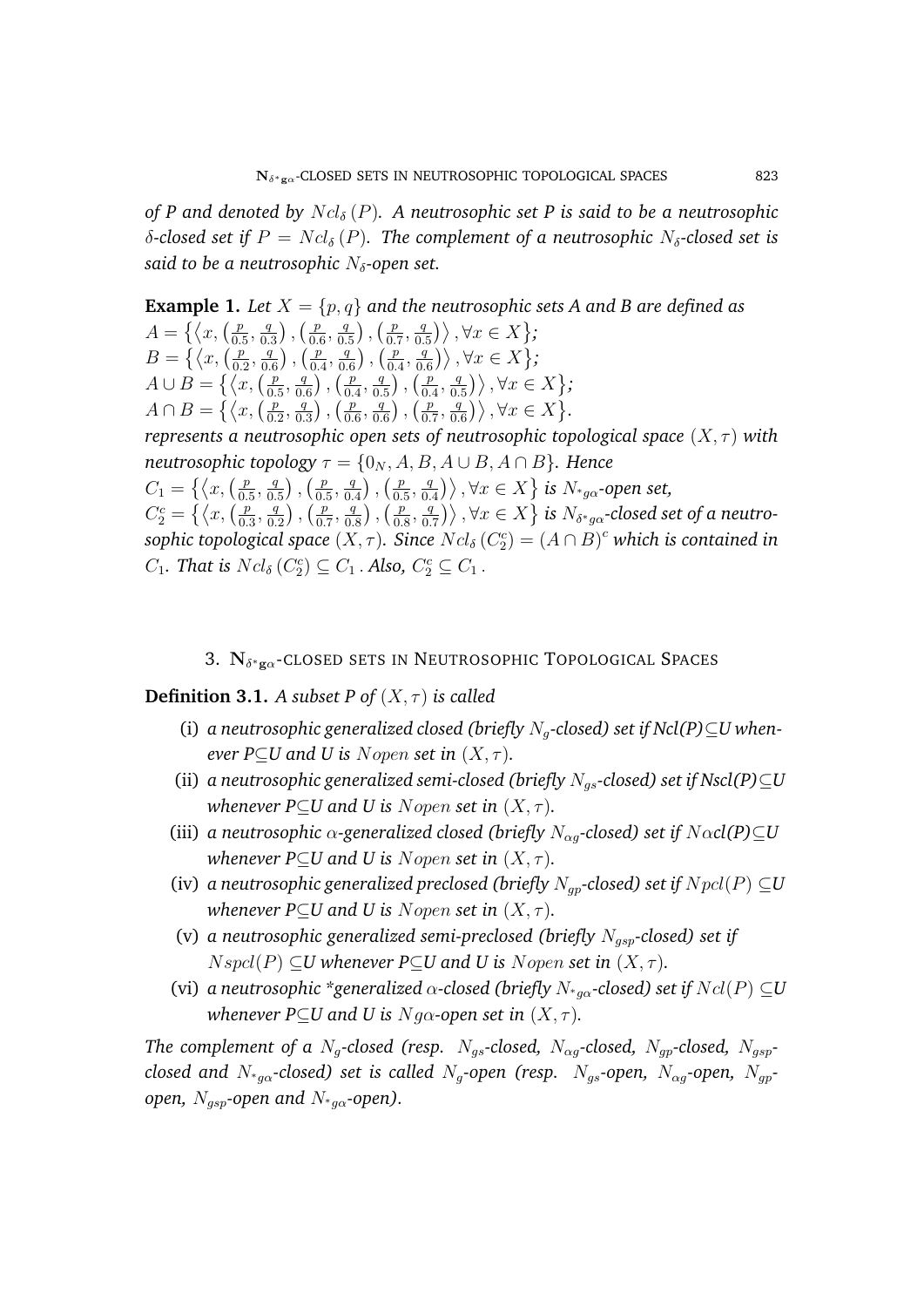The authors introduce the following definition.

**Definition 3.2.** A subset P of a space  $(X,\tau)$  is called  $N_{\delta^*g\alpha}$ -closed if  $Ncl_{\delta}(P){\subseteq}U$ *whenever P*⊆*U* and *U* is a  $N_{*_{q\alpha}}$ -open set in  $(X, \tau)$ .

**Theorem 3.1.** In the neutrosophic topological space  $(X, \tau)$ , every  $N_{\delta}$ -closed set is N<sup>∗</sup>gα*-closed.*

*Proof.* Let P be  $N_{\delta}$ -closed and U be any  $N_{q\alpha}$ -open set containing P. Since P is  $N_{\delta}$ -closed,  $Ncl_{\delta}(P) = P$ . Therefore  $Ncl_{\delta}(P) \subseteq P \subseteq U$ . We know that  $Ncl(P) \subseteq$  $Ncl_{\delta}(P) \subseteq U$ . Hence P is  $N_{*_{q\alpha}}$ -closed.

**Theorem 3.2.** In the neutrosophic topological space  $(X, \tau)$ , every  $N_{\delta}$ -closed set is  $N_{\delta^* g \alpha}$ -closed set.

*Proof.* Let P  $\subseteq$  U and U is  $_{N^*a\alpha}$ -open set. Since P is  $N_{\delta}$ -closed  $Ncl_{\delta}(P) = P$ , then  $Ncl_{\delta}(\mathbf{P})\subseteq U$  therefore P is  $N_{\delta^*g\alpha}$ -closed set.

Note that the converse part of the theorem is not true is shown through an example.

**Remark 3.1.** *From example 1, the neutrosophic set*  $C_2^c$  *is*  $N_{\delta^* g \alpha}$ *-closed set but it* is not  $N_{\delta}$ -closed set of a neutrosophic topological space  $(X,\tau)$ . Since  $Ncl_{\delta}\left(C_{2}^{c}\right)=0$  $(A \cap B)^c \neq C_2^c$ .

**Theorem 3.3.** In the neutrosophic topological space  $(X,\tau)$ , every  $N_{\delta^* g \alpha}$  -closed *set is* Ngs*-closed.*

*Proof.* Let P⊆U and U is N-open set. Since every N-open set is  $N_{\alpha\alpha}$ -open[9], then U is  $N_{^*g\alpha}$ -open set. Since P is  $N_{\delta^*g\alpha}$ -closed, then  $Ncl_{\delta}({\rm P}){\subseteq}$ U. But  $Nscl(P)\subseteq$  $Ncl_{\delta}(\mathbf{P})$ , then  $Nscl(P) \subseteq U$ , Therefore P is  $N_{qs}$ -closed set.

Note that the converse part of the theorem is not true is shown through an example.

**Remark 3.2.** *The neutrosophic set*

$$
C_3^c=\left\{\left\langle x,\left(\frac{p}{0.5},\frac{q}{0.5}\right),\left(\frac{p}{0.4},\frac{q}{0.5}\right),\left(\frac{p}{0.3},\frac{q}{0.5}\right) \right\rangle, \forall x \in X\right\}
$$

*is* Ngs*-closed set but it is not a* N<sup>δ</sup> <sup>∗</sup>gα*-closed set of a neutrosophic topological space*  $(X, \tau)$ . Since  $Ncl_{\delta}(C_3^c) = A^c$  does not contain in  $C_1$ .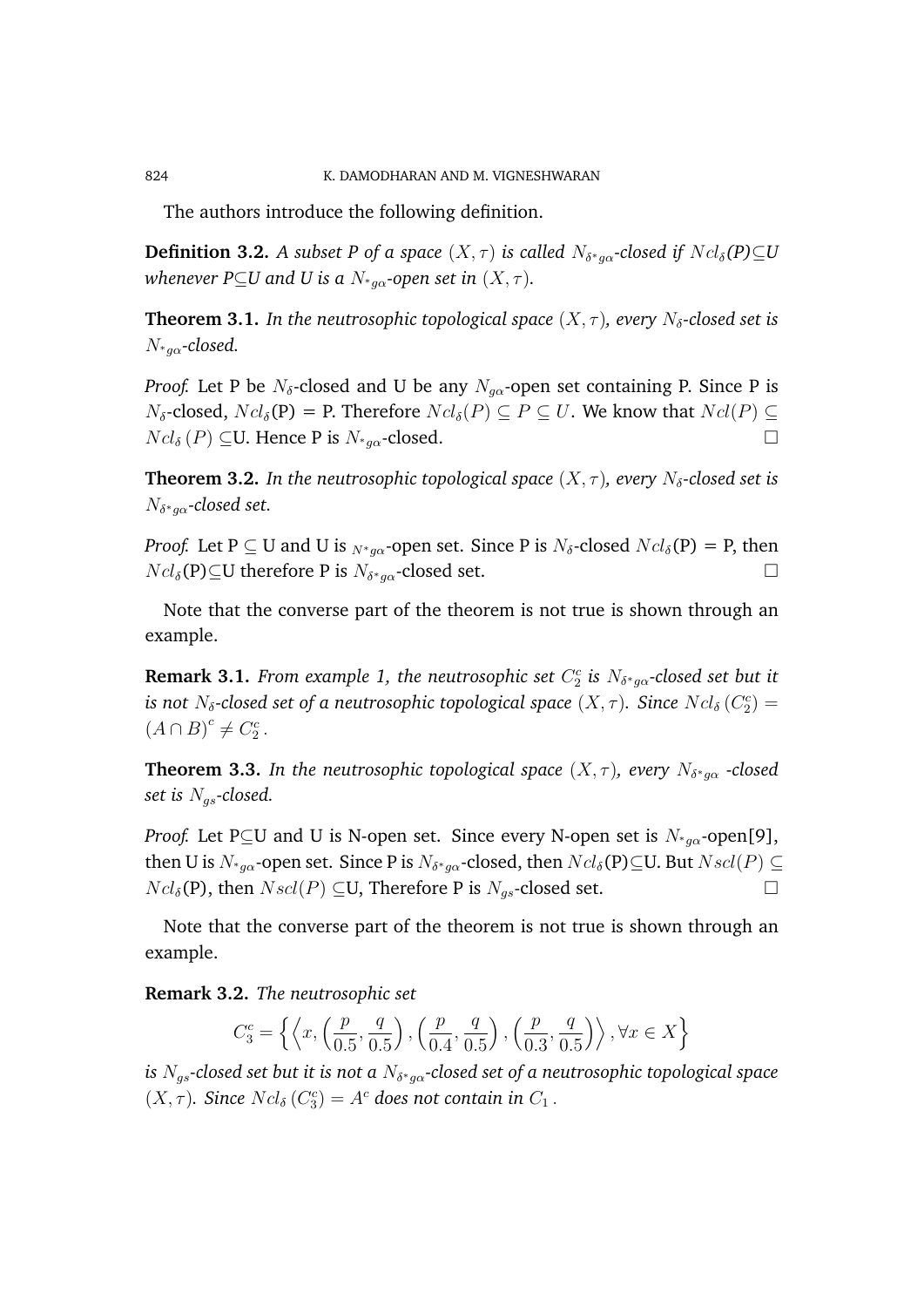**Theorem 3.4.** In the neutrosophic topological space  $(X,\tau)$ , every  $N_{\delta^*g\alpha}$  -closed *set is*  $N_{\alpha q}$ -closed.

*Proof.* Let P⊆U and U is N-open set. Since every N-open set is  $N_{\alpha}$ -open, then U is  $N_{^*g\alpha}$ -open set. Since P is  $N_{\delta^*g\alpha}$ -closed, then  $Ncl_\delta({\rm P}){\subseteq}$ U. But  $N\alpha{\rm cl}({\rm P}){\subseteq}$  $Ncl_{\delta}(\mathbf{P})$ , then  $N\alpha$ cl(P) $\subseteq$ U, Therefore P is  $N_{\alpha q}$ -closed set.

Note that the converse part of the theorem is not true is shown through an example.

**Remark 3.3.** *The neutrosophic set*

$$
C_4^c = \left\{ \left\langle x, \left( \frac{p}{0.5}, \frac{q}{0.4} \right), \left( \frac{p}{0.6}, \frac{q}{0.4} \right), \left( \frac{p}{0.6}, \frac{q}{0.4} \right) \right\rangle, \forall x \in X \right\}
$$

is  $N_{\alpha g}$ -closed set but it is not a  $N_{\delta^* g \alpha}$ -closed set of a neutrosophic topological space  $(X, \tau)$ . Since  $C_4^c$  does not contain in  $A^c$ ,  $C_4^c$  does not contain in  $(A \cup B)^c$ .

**Theorem 3.5.** In the neutrosophic topological space  $(X,\tau)$ , every  $N_{\delta^* g \alpha}$  -closed *set is* Ngsp*-closed.*

*Proof.* Let P⊆U and U is N-open set. Since every N-open set is  $N_{*g\alpha}$ -open, then U is  $N_{^*g\alpha}$ -open set. Since P is  $N_{\delta^*g\alpha}$ -closed, then  $Ncl_{\delta}(\mathbf{P})\subseteq$ U. But  $Nspcl(P)\subseteq$  $Ncl_{\delta}(\mathbf{P})$ , then  $Nspcl(P) \subseteq U$ , Therefore P is  $N_{qsp}$ -closed set.

Note that the converse part of the theorem is not true is shown through an example.

**Remark 3.4.** *The neutrosophic set*

$$
C_5^c = \left\{ \left\langle x, \left( \frac{p}{0.7}, \frac{q}{0.5} \right), \left( \frac{p}{0.4}, \frac{q}{0.5} \right), \left( \frac{p}{0.5}, \frac{q}{0.3} \right) \right\rangle, \forall x \in X \right\}
$$

is  $N_{gsp}$ -closed set but it is not a  $N_{\delta^* g \alpha}$ -closed set of a neutrosophic topological space  $(X, \tau)$ . Since  $C_5^c$  does not contain in  $A^c$ ,  $C_5^c$  does not contain in  $(A \cup B)^c$ 

**Theorem 3.6.** In the neutrosophic topological space  $(X,\tau)$ , every  $N_{\delta^* g \alpha}$  -closed *set is* Ngp*-closed.*

*Proof.* Let P⊆U and U is N-open set. Since every N-open set is  $N_{\alpha}$ -open, then U is  $N_{*g\alpha}$ -open set. Since P is  $N_{\delta^*g\alpha}$ -closed, then  $Ncl_{\delta}(\mathbf{P})\subseteq$ U. But  $Npcl(P)\subseteq$  $Ncl_{\delta}(\mathbf{P})$ , then  $Npel(P) \subseteq U$ , Therefore P is  $N_{qp}$ -closed.

Note that the converse part of the theorem is not true is shown through an example.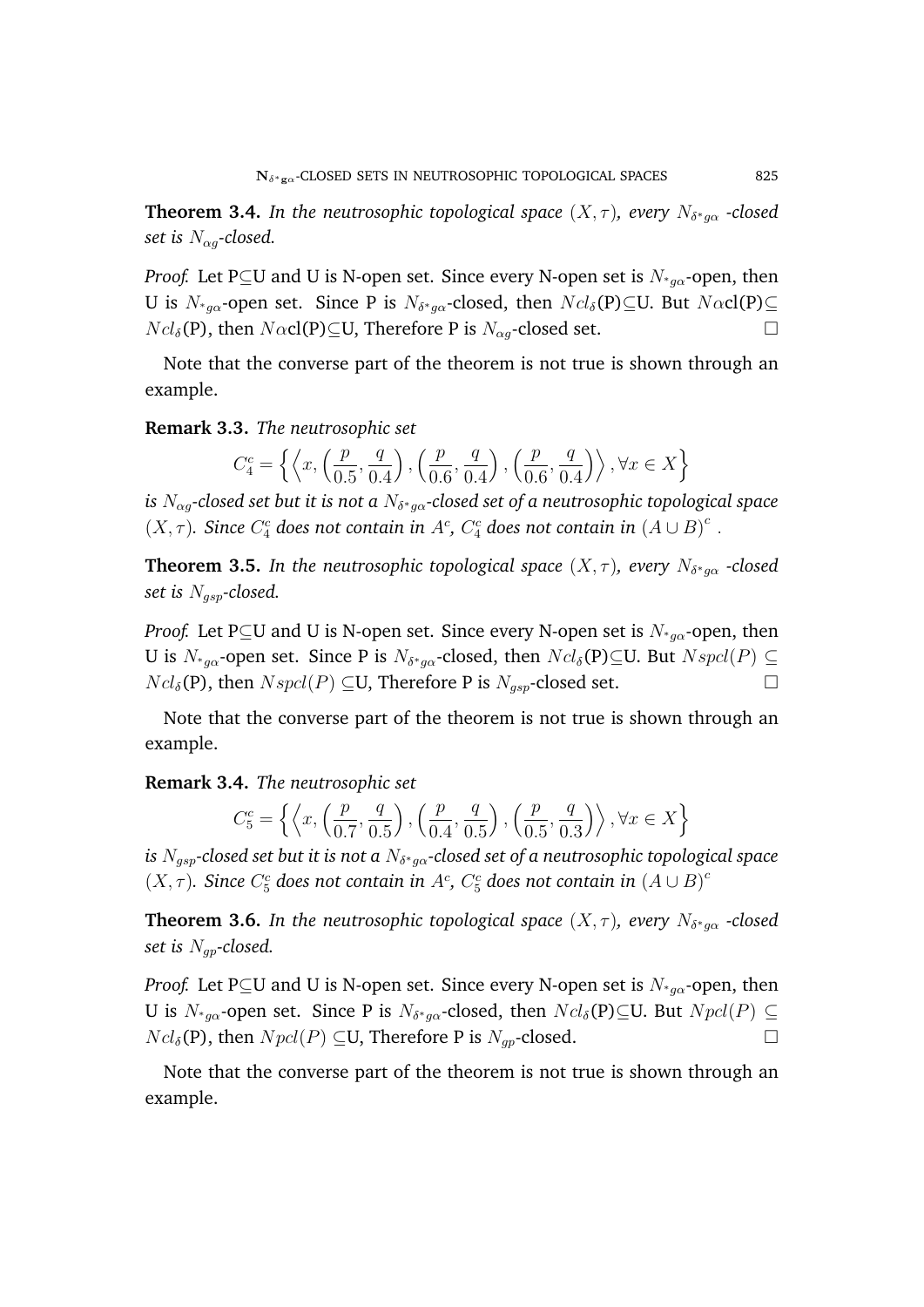**Remark 3.5.** *The neutrosophic set*

$$
C_6^c = \left\{ \left\langle x, \left( \frac{p}{0.6}, \frac{q}{0.7} \right), \left( \frac{p}{0.4}, \frac{q}{0.3} \right), \left( \frac{p}{0.5}, \frac{q}{0.4} \right) \right\rangle, \forall x \in X \right\}
$$

*is* Ngp*-closed set but it is not a* N<sup>δ</sup> <sup>∗</sup>gα*-closed set of a neutrosophic topological space*  $(X, \tau)$ . Since  $C_6^c$  does not contain in  $A^c$ ,  $C_6^c$  does not contain in  $(A \cup B)^c$ 

## 4. Charaterization of  ${\rm N}_{\delta^*{\rm g}\alpha}$ -closed sets

**Theorem 4.1.** *The finite union of*  $N_{\delta^* g \alpha}$ *-closed sets is*  $N_{\delta^* g \alpha}$ *-closed.* 

*Proof.* Let  $\{P_i/i=1,2,...n\}$  be a finite class of  $N_{\delta^*g\alpha}$ -closed subsets of a space  $(X, \tau)$ . Then for each  $N_{*g\alpha}$ -open set  $U_i$  in X containing  $P_i$ ,  $Ncl_{\delta}(P_i) \subseteq U_i$ ,  $i \in$  $\{1, 2, \ldots n\}$ . Hence  $\bigcup_i P_i \subseteq \bigcup_i U_i = V$ . Since arbitrary union of  $N_{*g\alpha}$ -open sets in  $(X, \tau)$  is also  $N_{*q\alpha}$ -open set in  $(X, \tau)$ , V is  $N_{*q\alpha}$ -open in  $(X, \tau)$ . Also  $\bigcup_i Ncl_\delta(P_i) = Ncl_\delta(\bigcup_i P_i) \subseteq V$ . Therefore  $U_i P_i$  is  $N_{\delta^* g \alpha}$ -closed in  $(X, \tau)$ .

**Theorem 4.2.** Let P be a  $N_{\delta^* g \alpha}$ -closed set of  $(X, \tau)$ , then  $Ncl_{\delta}(P)$ -P does not *contain a non-empty N<sub>∗αα</sub>-closed set.* 

*Proof.* Suppose that P is  $N_{\delta^* g \alpha}$ -closed, let F be a  $N_{^* g \alpha}$ -closed set contained in  $Ncl_{\delta}(\mathbf{P})$ -P. Now  $F^c$  is  $N_{*g\alpha}$ -open set of  $(X,\tau)$  such that  $\mathbf{P} \subseteq F^c$ . Since P is  $N_{\delta^* g \alpha}$ -closed set of  $(X, \tau)$ , then  $Ncl_{\delta}(P) \subseteq F^c$ . Thus  $F \subseteq (Ncl_{\delta}((P))^c$ . Also  $F \subseteq Ncl_{\delta}(P) - P$ . Therefore  $F \subseteq (Ncl_{\delta}(P)) \subset \bigcap (Ncl_{\delta}(P)) = \emptyset$ . Hence  $\mathrm{F}=\phi$ .

**Theorem 4.3.** If P is  $N_{*g\alpha}$ -open and  $N_{\delta^{*}g\alpha}$ -closed subset of  $(X,\tau)$  then P is an  $N_{\delta}$ -closed subset of  $(X, \tau)$ .

*Proof.* Since P is  $N_{g\alpha}$ -open and  $N_{\delta^*g\alpha}$ -closed,  $Ncl_{\delta}(P) \subseteq P$ . Hence P is  $N_{\delta}$ - $\Box$ closed.

**Theorem 4.4.** The intersection of a  $N_{\delta^* g \alpha}$ -closed set and a  $N_{\delta}$ -closed set is always N<sup>δ</sup> <sup>∗</sup>gα*-Closed.*

*Proof.* Let P be  $N_{\delta^* g \alpha}$ -Closed and let F be  $N_{\delta}$ -closed. If U is an  $N_{^* g \alpha}$ -open set with  $P \cup F \subseteq U$ , then  $P \subseteq U \cup F^c$  and so  $Ncl_{\delta}(P) \subseteq U \cup F^c$ . Now  $Ncl_{\delta}(P \cup F) \subseteq$  $Ncl_{\delta}(P) \cup F \subseteq U$ . Hence  $P \cup F$  is  $N_{\delta^*g\alpha}$ -closed.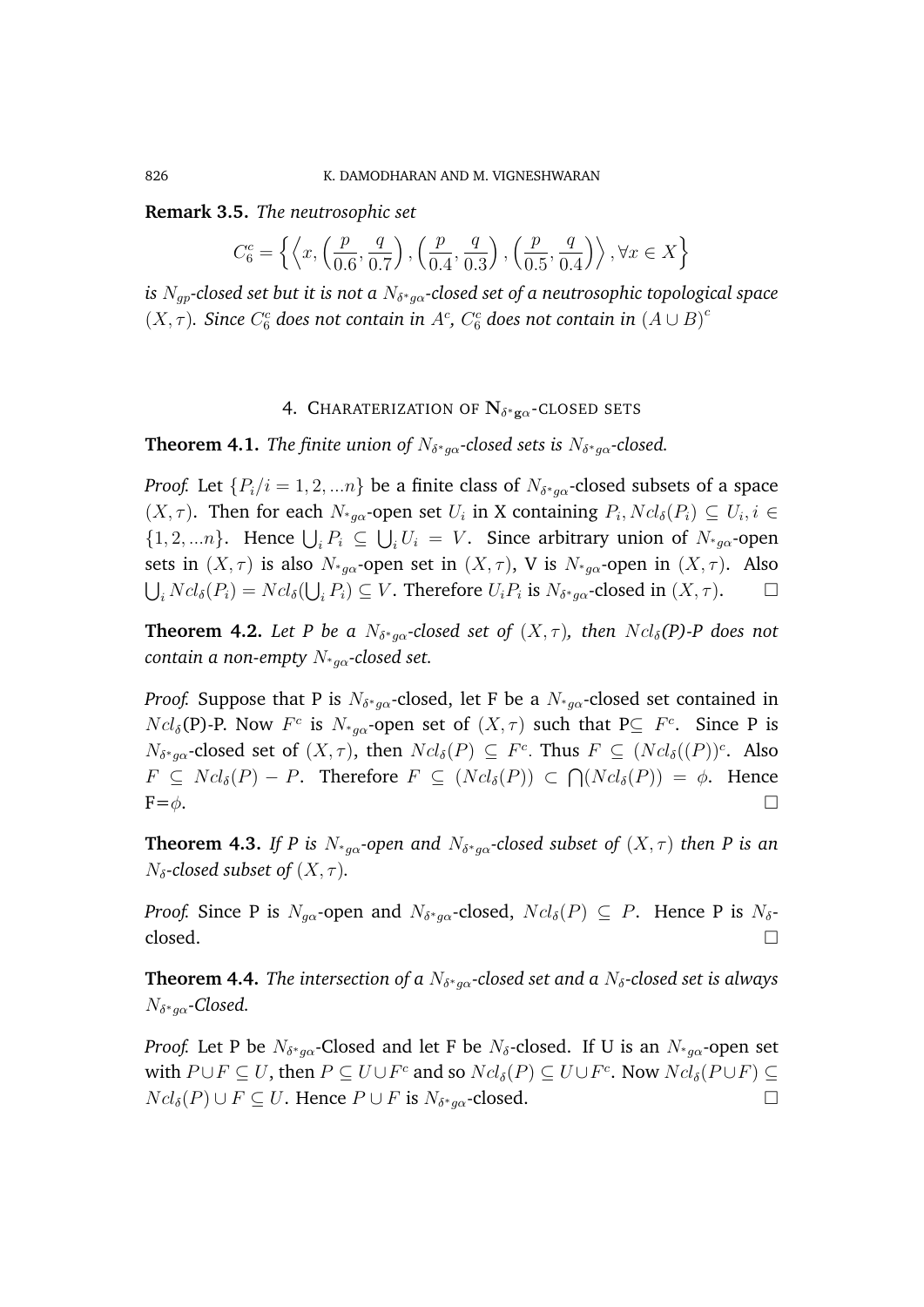**Theorem 4.5.** If P is a  $N_{\delta^* g \alpha}$ -closed set in a space  $(X, \tau)$  and  $P \subseteq Q \subseteq Ncl_{\delta}(P)$ ,then Q is also a  $N_{\delta^* g \alpha}$ -closed set.

*Proof.* Let U be a  $N_{a\alpha}$ -open set of  $(X, \tau)$  such that  $B \subseteq Ncl_{\delta}(P)$ , Then  $P \subseteq U$ . Since P is  $N_{\delta^*g\alpha}$ -closed set,  $Ncl_{\delta}(P) \subseteq U$ . Also since  $B \subseteq Ncl_{\delta}(P)$ ,  $Ncl_{\delta}(Q) \subseteq$  $Ncl_{\delta}(Ncl_{\delta}(P)) = Ncl_{\delta}(P) \subseteq U$ . Implies  $Ncl_{\delta}(Q) \subseteq U$ . Therefore Q is also a  $N_{\delta^* g \alpha}$ -closed set.

**Theorem 4.6.** Let P be  $N_{\delta^* g \alpha}$ -closed of  $(X, \tau)$ , then P is  $N_{\delta}$ -closed iff  $Ncl_{\delta}(P)-P$ *is*  $N_{*q\alpha}$ -closed.

*Proof.* Necessity. Let P be a  $N_{\delta}$ -closed subset of X. Then  $Ncl_{\delta}(P) = P$  and so  $Ncl_{\delta}(P) - P = \phi$  which is  $N_{*a\alpha}$ -closed.

Sufficiency. Since P is  $N_{\delta^*g\alpha}$ -closed, by proposition,  $Ncl_{\delta}(P) - P$  does not contain a non-empty  $N_{*_{\alpha\alpha}}$ -closed set. But  $Ncl_{\delta}(P) - P = \phi$ . That is  $Ncl_{\delta}(P) = P$ . Hence P is  $N_{\delta}$ -closed.

We introduce the following definition.

**Definition 4.1.** *A space*  $(X, \tau)$  *is called*  $N_{\alpha\delta T^*_\frac{3}{4}g\alpha}$ *-space if every*  $N_{\delta^*g\alpha}$ *-closed set is an* Nδ*-closed*

**Theorem 4.7.** *For a topological space*  $(X, \tau)$ , *the following conditions are equivalent.*

- (i)  $(X, \tau)$  *is a*  $N_{\alpha\delta}T_3^*g\alpha$ -space.
- (ii) *Every singleton*  $\{x\}$  *is either*  $N_{*g\alpha}$ -closed or  $N_{\delta}$ -open.

*Proof.*

 $(i) \Rightarrow (ii)$  Let  $x \in X$ . Suppose  $\{x\}$  is not a  $N_{\alpha}$ -closed set of  $(X, \tau)$ . Then  $X - \{x\}$  is not a  $N_{^*g\alpha}$ -open set. Thus  $X - \{x\}$  is an  $N_{\delta^*g\alpha}$ -closed set of  $(X, \tau)$ . Since  $(X,\tau)$  is  $N_{\alpha\delta T^*_3}$   $_{g\alpha},$   $X-\{x\}$  is an  $N_\delta$ -closed set of  $(X,\tau),$  i.e.  $\{x\}$  is  $N_\delta$ -open 4 set of  $(X, \tau)$ .

 $(ii) \Rightarrow (i)$  Let P be an  $N_{\delta^* g \alpha}$ -closed set of  $(X, \tau)$ . Let  $x \in Ncl_{\delta}(P)$ . By (ii),  $\{x\}$  is either  $N_{*}$ <sub>a $\alpha$ </sub>-closed or  $N_{\delta}$ -open.

Case(i). Let  $\{x\}$  be  $N_{*_{\alpha}}$ -closed. If we assume that  $x \notin P$ , then we would have  $x \in Ncl_{\delta}(P) - P$ , which cannot happen according to proposition Hence  $x \in P$ . Case(ii) Let  $\{x\}$  be  $N_{\delta}$ -open. Since  $x \in Ncl_{\delta}(P)$ , then  $\{x\} \bigcap P = \phi$ . This shows that  $x \in P$ . So in both cases we have  $Ncl_{\delta}(P) \subseteq P$ . Trivially  $P \subseteq$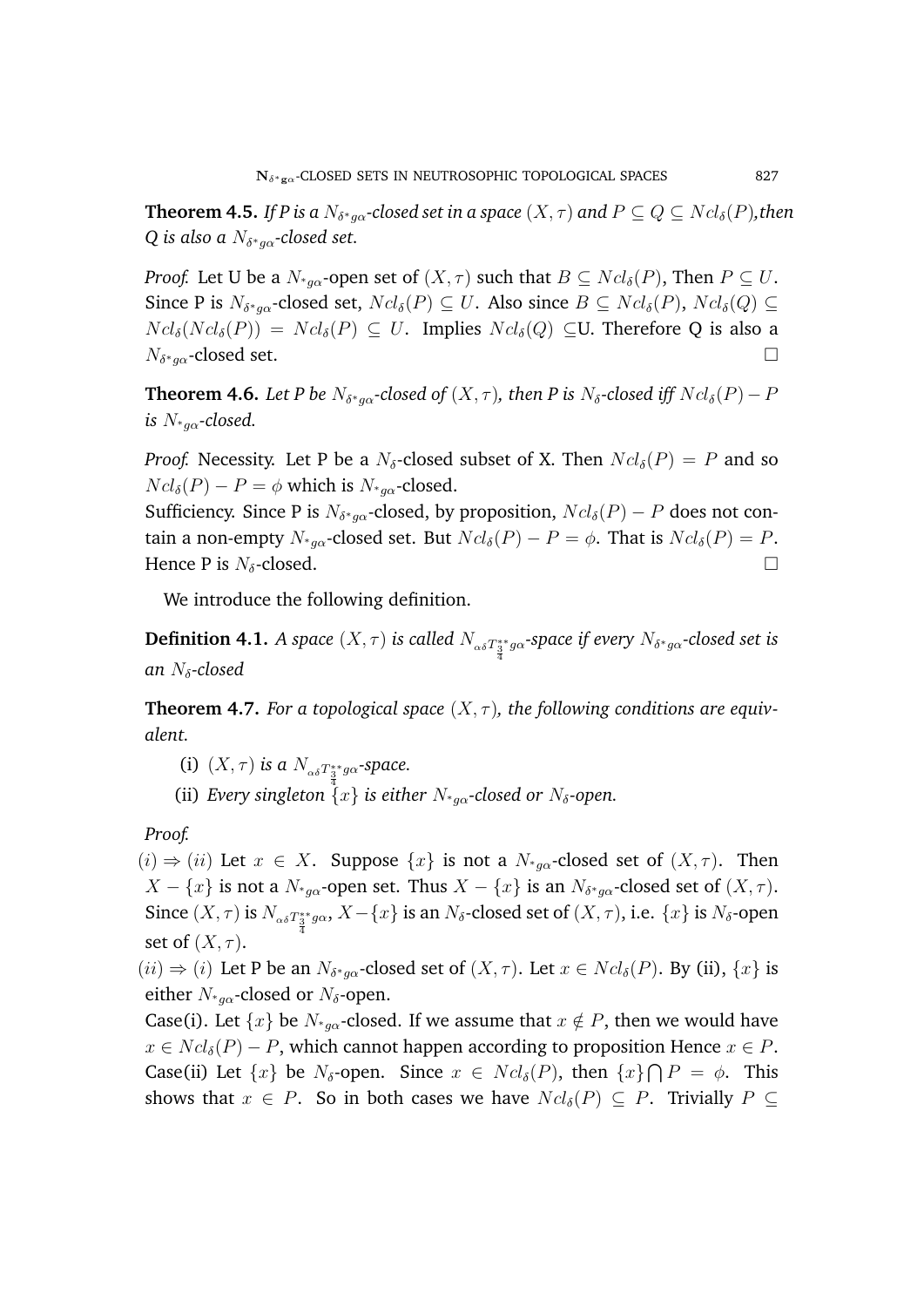$Ncl_{\delta}(P)$ . Therefore  $P = Ncl_{\delta}(P)$  or equivalently P is  $N_{\delta}$ -closed. Hence  $(X, \tau)$ is a  $N_{\alpha\delta}T_{\frac{3}{4}}^{**}g\alpha$ -space.

### 5. CONCLUSION

This article defined  $N_{\delta^* g \alpha}$ -closed set in neutrosophic topological Spaces and relation with other exciting neutrosophic sets in neutrosophic topology were studied. Along with that some of there properties were discussed. Also  $N_{_{\alpha\delta}T_{3}^{**}g\alpha}$ space of the set were introduced and discussed their properties. This set  $\overset{\text{\rm\tiny{4}}}{\texttt{can}}$ be used to derive few more functions such as  $N_{\delta^* g \alpha}$ -continuous and  $N_{\delta^* g \alpha}$ irresolute functions. In addition to that it can be extended to homeomorphsims of neutrosophic topological spaces.

#### **REFERENCES**

- [1] A. A. SALAMA, F. SMARANDACHE, K. VALERI: *Neutrosophic Crisp Sets and Neutrosophic Crisp Topological Spaces*, Neutrosophic Sets and Systems , **2** (2014), 25 – 30.
- [2] A. A. SALAMA, F. SMARANDACHE, K. VALERI: *Neutrosophic Closed Set and Neutrosophic Continuous Functions*, Neutrosophic Sets and Systems, **4** (2014), 4 – 8.
- [3] A. A. SALAMA, S. A. ALBLOWI : *Neutrosophic Set and Neutrosophic Topological Spaces*, IOSR-Journal of Mathematics, **3**(4) (2012) 31 – 35.
- [4] A. A. SALAMA, S. A. ALBLOWI : *Generalized Neutrosophic Set and Generalized Neutrosophic Topological Spaces*, Journal of Computer Science and Engineering, **2**(7) (2012),  $29 - 32.$
- [5] C. L. CHANG: *Fuzzy Topological Spaces*, Journal of Mathematical Analysis and Applications, **24** (1968), 182 – 190.
- [6] D. COKER: *An introduction to Intuitionistic Fuzzy Topological Spaces*, Fuzzy sets and Systems, **88**(1) (1997), 81 – 89.
- [7] F. SMARANDACHE: *A Unifying Field of Logics. Neutrosophy: Neutrosophic Probability, Set and Logic*, American Research Press, Rehoboth 1998.
- [8] F. SMARANDACHE: *Neutrosophic Set A Generalization of the Intuitionistic Fuzzy Set*, International Journal of Pure and Applied Mathematics, **24**(3) (2005), 287 – 297.
- [9] I. AROKIARANI, R. DHAVASEELAN, S. JAFARI, M. PARIMALA: *On Some New Notions and Functions in Neutrosophic Topological Spaces*, Neutrosophic Sets and Systems, **16** (2017), 16 – 19.
- [10] P. ISWARYA, K. BAGEERATHI: *A Study on Neutrosophic Frontier and Neutrosophic Semifroutier in Neutrosophic Topological Spaces*, Neutrosophic Sets and Systems, **16** (2017), 6 – 15.